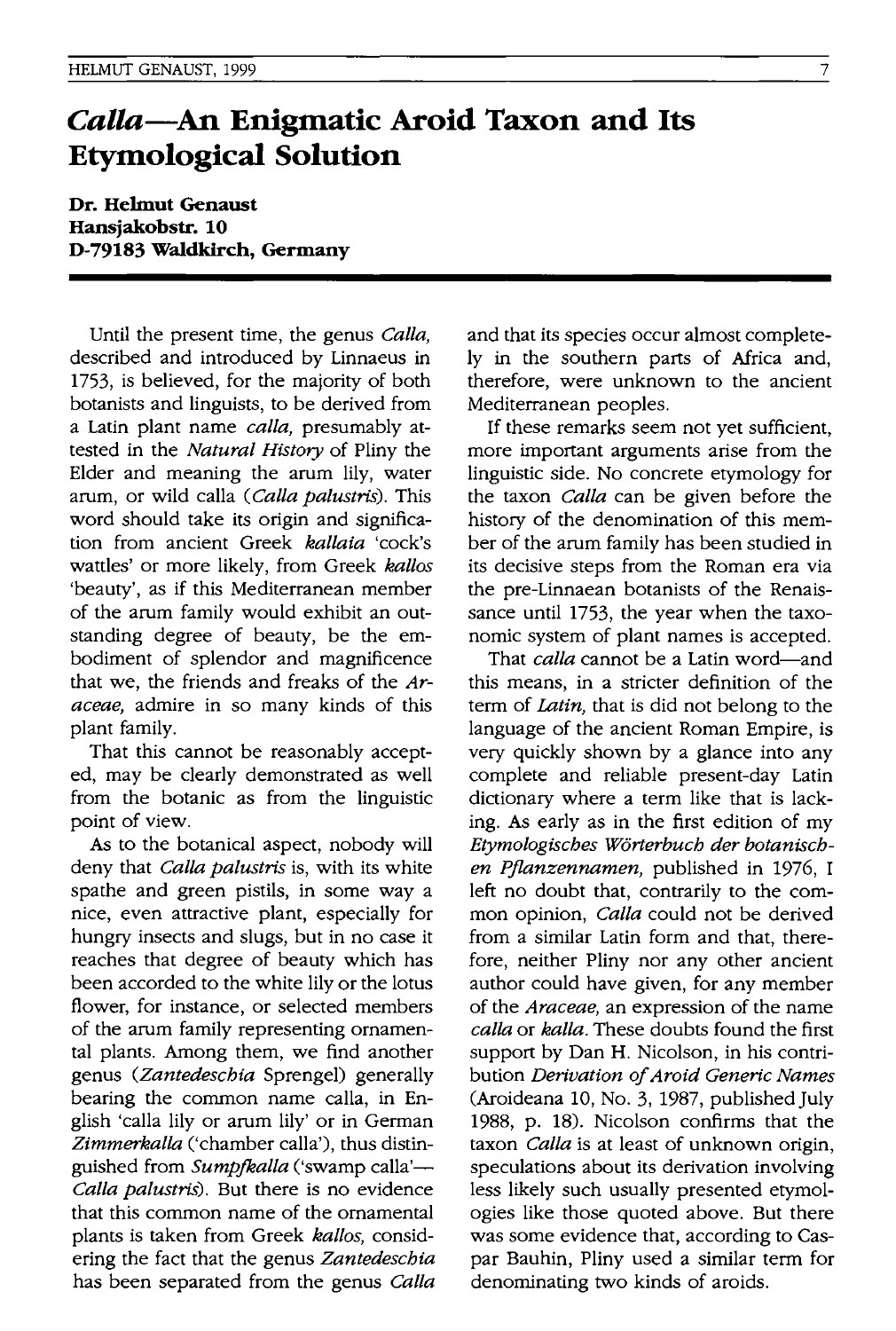

Fig. 1. *Calla palustris.* Photo J. Bogner.

In the third edition of my *Etymologisches W6rterbuch der botanischen Pjlanzennamen,* p. 117, I gave some wider-spreaded reflexions about the enigmatic origin of the genus *Calla,* including the history of early denominations of the plants and ex-

posing ways to a possible solution based on the morphological characteristics of *Calla palustris.* But even when there may have existed a link to the name of the calmus *(Acorus calamus).* this solution does not completely satisfy because the phonetic problems are not sufficiently clarified .

On the basis of new documents I received in 1997, by courtesy of Josef Bogner (Munich), a better light is now thrown upon the pre-Linnaean epoch. The first to mention the arum lily, after the Middle Ages, is Rembertus Dodonaeus (1516/17-1585), in his work *Purgantium aliarumque herbarum historiae libri IIII,*  published at Antwerp in 1574; but here, he calls, in chapter VII, the plant *Dracunculus aquatilis,* referring to Pliny, *Nat. hist.*  24, 16, without citing any name like *calla.* 



Fig. 2. *Calla palustris.* A, habit; B, spadix; C, flower; D, gynoecium, longitudinal section; E, infructescence; F, seed, side view. Taken from Mayo et al., *Genera of the Araceae.*  Drawn by E. Catherine.